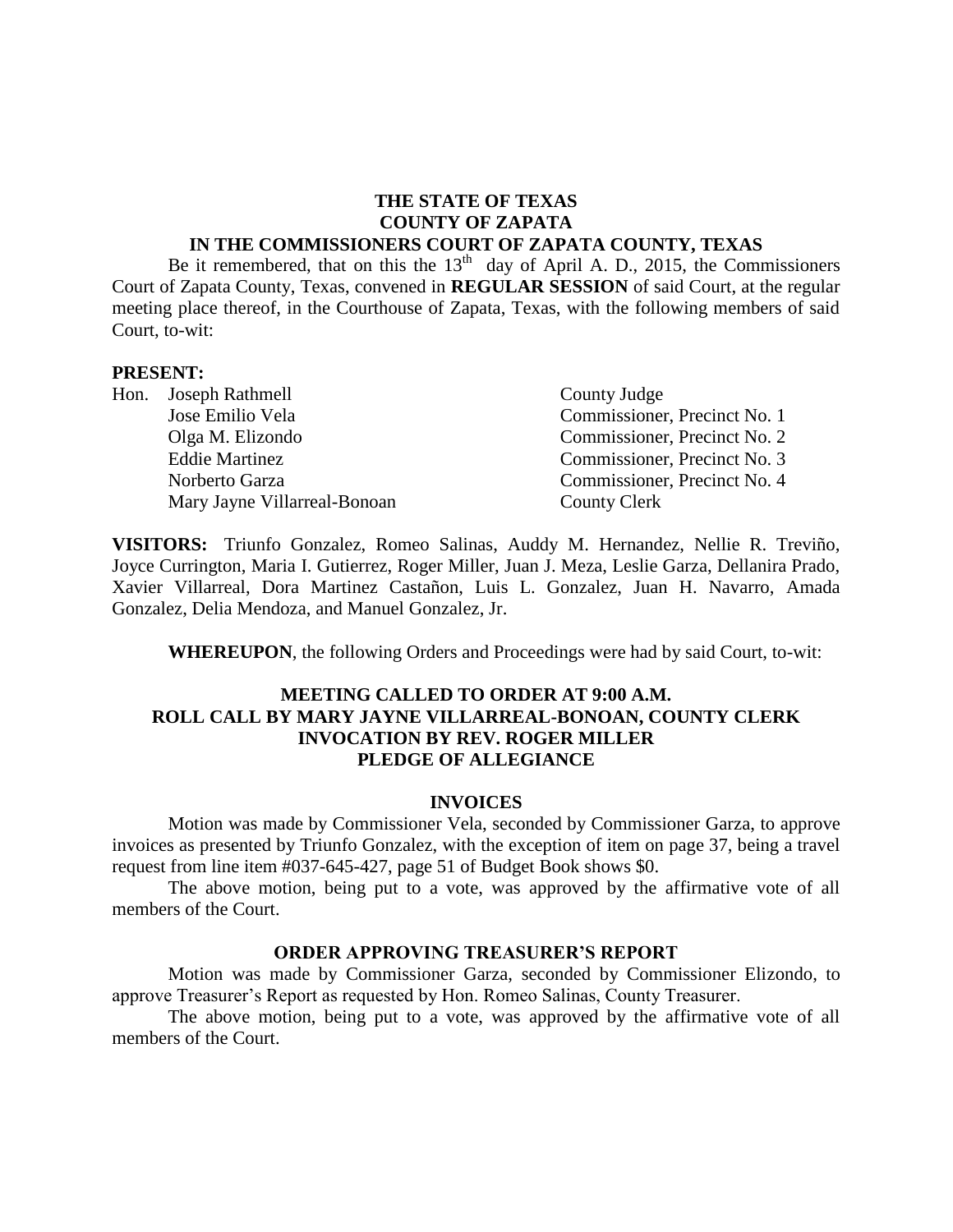### **APPROVAL OF 2 INVOICES (ITEMS EXCLUDED ABOVE)**

Triunfo Gonzalez, County Auditor, presented the Court with information clarifying item on page 37. He explained that the Court approved a line item transfer of \$527.00 (Nutrition Center).

At this time a motion was made by Commissioner Vela, seconded by Commissioner Garza, to approve the 2 invoices that were excluded in the above approval of invoices.

The above motion, being put to a vote, was approved by the affirmative vote of all members of the Court.

# **ORDER APPROVING CHECKS ISSUED**

Motion was made by Commissioner Martinez, seconded by Commissioner Garza, to approve checks issued as requested by Hon. Romeo Salinas, County Treasurer.

The above motion, being put to a vote, was approved by the affirmative vote of all members of the Court.

# **TAX / ASSESSOR COLLECTOR'S REPORT**

Motion was made by Commissioner Garza, seconded by Commissioner Martinez, to approve the Tax / Assessor Collector's report for Motel-Hotel Tax in an amount of \$18,161.77 for a year to date collection of \$123,694.31. YTD tax collections are at \$88.88%.

The above motion, being put to a vote, was approved by the affirmative vote of all members of the Court.

# **LEGISLATIVE REPORT AND HEAVY EQUIPMENT INVENTORY TAX (No one was present to give report.)**

## **ORDER APPROVING AIA DOCUMENT G704-2000 CERTIFICATE OF SUBSTANTIAL COMPLETION FROM MLD**

Motion was made by Commissioner Vela, seconded by Commissioner Martinez, to approve the AIA Document G704-2000 Certificate of Substantial Completion from MLD as requested by Hon. Joe Rathmell, County Judge.

The above motion, being put to a vote, was approved by the affirmative vote of all members of the Court.

### **ORDER TO TABLE REQUEST BY COUNTY JUDGE REGARDING AIA DOCUMENT G701-2001 CHANGE ORDER #4 FROM MLD ARCHITECTS REGARDING CHANGE ORDER #15 PENDING BY COUNTY ATTORNEY**

Motion was made by Commissioner Garza, seconded by Commissioner Martinez, to table request by County Judge regarding AIA Document G701-2001 Change Order #4 from MLD Architects regarding change order #15: Additional general conditions for excessive rain delays from R & G Clark, Inc. dba Servpro of Northwest Dallas in the amount of \$86,048.00 (Eighty-Six thousand Forty-Eight Dollars and no cents) pending review by County.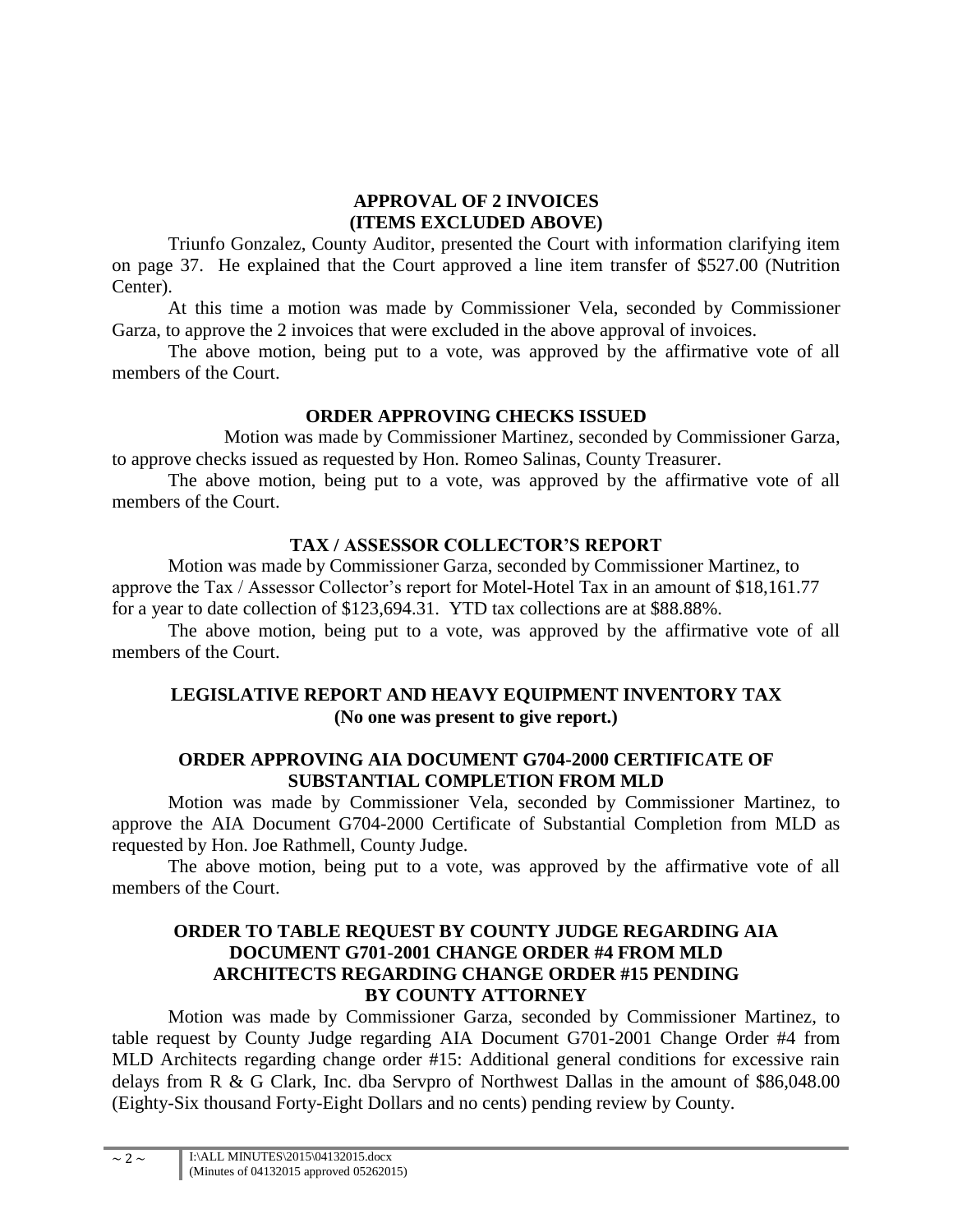The above motion, being put to a vote, was approved by the affirmative vote of all members of the Court.

### **ORDER APPROVING PURCHASE OF X MARK LAZER 48" CUT 20 HORSE POWER FOR ZAPATA COUNTY CEMETERY**

Motion was made by Commissioner Vela, seconded by Commissioner Elizondo, to approve the purchase of X Mark Lazer 48" cut 20 Horse Power for the Zapata County Cemetery from Mission Auto Electric (MAE) Power Equipment for a quoted price of \$6,639.00 as requested by Hon. Eddie Martinez, Commissioner Pct. 3.

The above motion, being put to a vote, was approved by the affirmative vote of all members of the Court.

#### **ORDER TO TABLE REQUEST BY DORA M. CASTAÑON, DISTRICT CLERK, REGARDING PURCHASE OF SOFTWARE MANAGEMENT SYSTEM FROM IDOCKET. COM**

Motion was made by Commissioner Vela, seconded by Commissioner Garza, to table request by Dora M. Castañon, District Clerk, regarding the purchase of a software management system from iDocket.com in the amount of \$9,500.00 for increased efficiency and compliance with state reporting and e-filing for the District Clerk's Office, until Judge Lopez comes on board.

The above motion, being put to a vote, was approved by the affirmative vote of all members of the Court.

#### **ORDER APPROVING USE OF COMMUNITY CENTER PARKING LOT AND RESTROOM FACILITIES OF ZTAC FOR ZAPATA FARMERS & ARTISANS MARKET**

Motion was made by Commissioner Martinez, seconded by Commissioner Garza, to approve use of the Community Center parking lot and restroom facilities of the ZTAC for the Zapata Farmers & Artisans Market scheduled for Saturday, May 2, 2015, with condition that it does not conflict with other events as requested by Victoria Vela and Yael Rodriguez.

The above motion, being put to a vote, was approved by the affirmative vote of all members of the Court.

## **ORDER APPROVING REQUEST BY LESLIE SNYDER TO BECOME A VENDOR FOR ZAPATA COUNTY**

Motion was made by Commissioner Martinez, seconded by Commissioner Vela, to approve request from Leslie Snyder, Business Development Manager, to become a vendor for Zapata County as requested by Leslie Garza, Office Depot.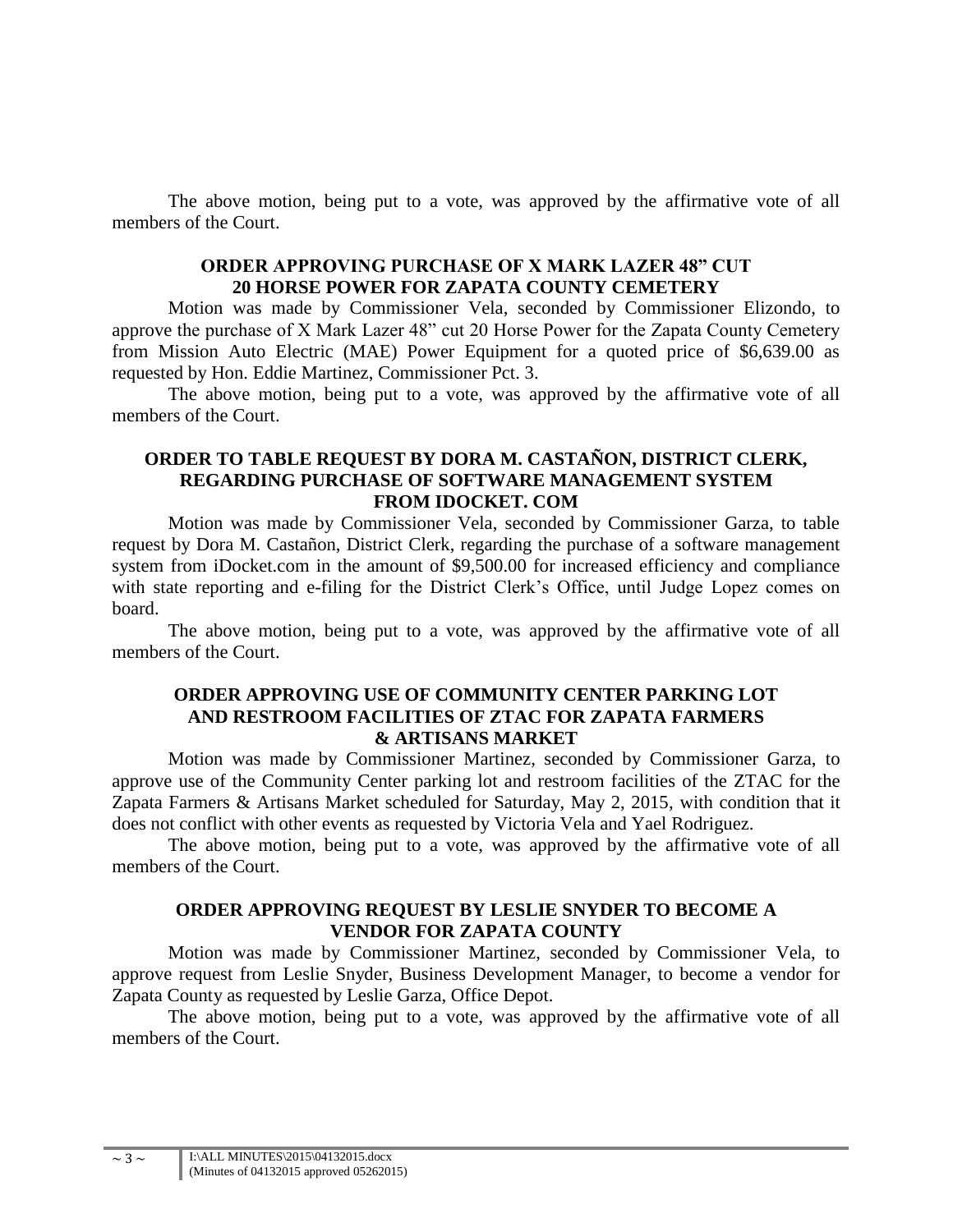### **ORDER APPROVING CHANGES AND INVOICE FOR FALCON LAKE ESTATES EAST PHASE III PROJECT**

Motion was made by Commissioner Vela, seconded by Commissioner Martinez, to approve changes and invoice for Falcon Lake Estates East Phase III project. Contractor is willing to do work for difference in price of generator, as requested by Manuel Gonzalez, Premier Engineering.

The above motion, being put to a vote, was approved by the affirmative vote of all members of the Court

#### **ORDER APPROVING CHANGES AND INVOICES FOR FOUR SEASONS AND FALCON LAKE SHORES**

Motion was made by Commissioner Martinez, seconded by Commissioner Garza, to approve changes and invoices for Four Seasons and Falcon Lake Shores. Payment #6 in the amount of #135,612.50 and #7 in the amount of \$247,015.37 as requested by Manuel Gonzalez, Premier Engineering.

The above motion, being put to a vote, was approved by the affirmative vote of all members of the Court

### **ORDER APPROVING CHANGES AND INVOICE FOR VELEÑO / RAMIREZ PROJECT**

Motion was made by Commissioner Garza, seconded by Commissioner Martinez, to approve change order #5 in the amount of \$130,506.35as requested by Manuel Gonzalez, Premier Engineering. Mr. Gonzalez reported that the project is 95% complete.

The above motion, being put to a vote, was approved by the affirmative vote of all members of the Court.

#### **DISCUSSION ON US 83 UTILITY RELOCATION PROJECT**

Manuel Gonzalez, Premier Engineering, advised the Court that there will be advertising for labor and equipment for construction of lift station for the US 83 Utility Relocation project requested by Manuel Gonzalez, Premier Engineering.

No action was taken.

#### **ORDER APPROVING INSTALLATION OF SPEED HUMP**

Motion was made by Commissioner Garza, seconded by Commissioner Vela, to approve installation of a speed hump at the following address:

a.  $20^{th}$  Ave. and Rhoda Maria Subdivision

as requested by Hon. Olga Elizondo, Commission Pct. 2.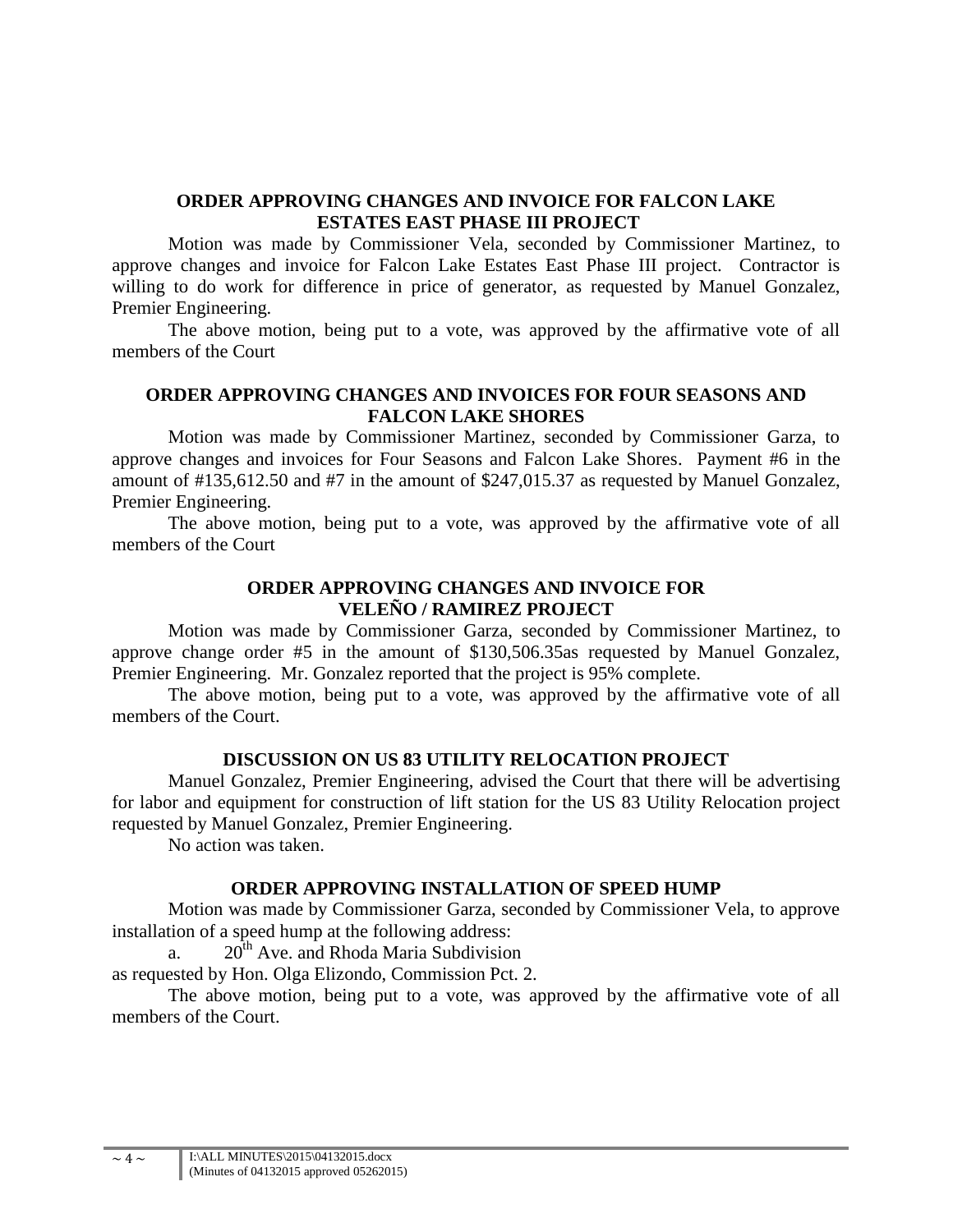# **ORDER APPROVING LINE ITEM TRANSFER**

Motion was made by Commissioner Martinez, seconded by Commissioner Vela, to approve the following line item transfer:

|             | <b>DEPARTMENT</b>  | <b>LINE ITEM</b> | <b>FUND</b>            | <b>AMOUNT</b> |
|-------------|--------------------|------------------|------------------------|---------------|
| <b>FROM</b> | <b>Sewer Plant</b> | 08-602-488       | <b>Inspection Fees</b> | \$2,000.00    |
| <b>TO</b>   | <b>Sewer Plant</b> | 08-602-121       | Sewer Plant Over time  | \$2,000.00    |

as requested by Carlos Treviño, Jr., Water Plant Manager.

The above motion, being put to a vote, was approved by the affirmative vote of all members of the Court.

## **ORDER APPROVING RESOLUTION AFFIRMING UNWAVERING SUPPORT FOR CREATION OF GROUNDWATER CONSERVATION DISTRICT FOR VALVERDE COUNTY**

Motion was made by Commissioner Vela, seconded by Commissioner Garza, to approve Resolution affirming unwavering support for the creation of Groundwater Conservation District for Valverde County, Texas as requested by Hon. Joe Rathmell, County Judge.

The above motion, being put to a vote, was approved by the affirmative vote of all members of the Court

## **MOTION WAS MADE BY COMMISSIONER GARZA, SECONDED BY COMMISSIONER MARTINEZ, TO ENTER INTO EXECUTIVE SESSION**

# **MOTION WAS MADE BY COMMISSIONER MARTINEZ, SECONDED BY COMMISSIONER GARZA, TO RETURN TO REGULAR SESSION**

# **ORDER DENYING REQUEST FOR PAYMENT FOR DAMAGES TO RESIDENTIAL HOME CAUSED BY KIDS PLAYING AT SIESTA SHORES PARK**

Motion was made by Commissioner Martinez, seconded by Commissioner Elizondo, to deny request to pay for damage to residential home caused by kids playing at the Siesta Shores Park in the amount of \$250.00 (Two Hundred Fifty and no cents) as requested by Hon. Eddie Martinez, Commissioner Pct. 3.

The above motion, being put to a vote, was approved by the affirmative vote of all members of the Court.

### **ORDER AUTHORIZING CHIEF MEZA TO HANDLE ALL PERSONNEL MATTERS RELATED TO THIS ISSUE**

Motion was made by Commissioner Martinez, seconded by Commissioner Garza, to handle all personnel matters related to this issue within the Zapata County Fire Department as requested by Nellie R. Treviño, Personnel Director & Fire Chief Juan J. Meza, Zapata County Fire Department.